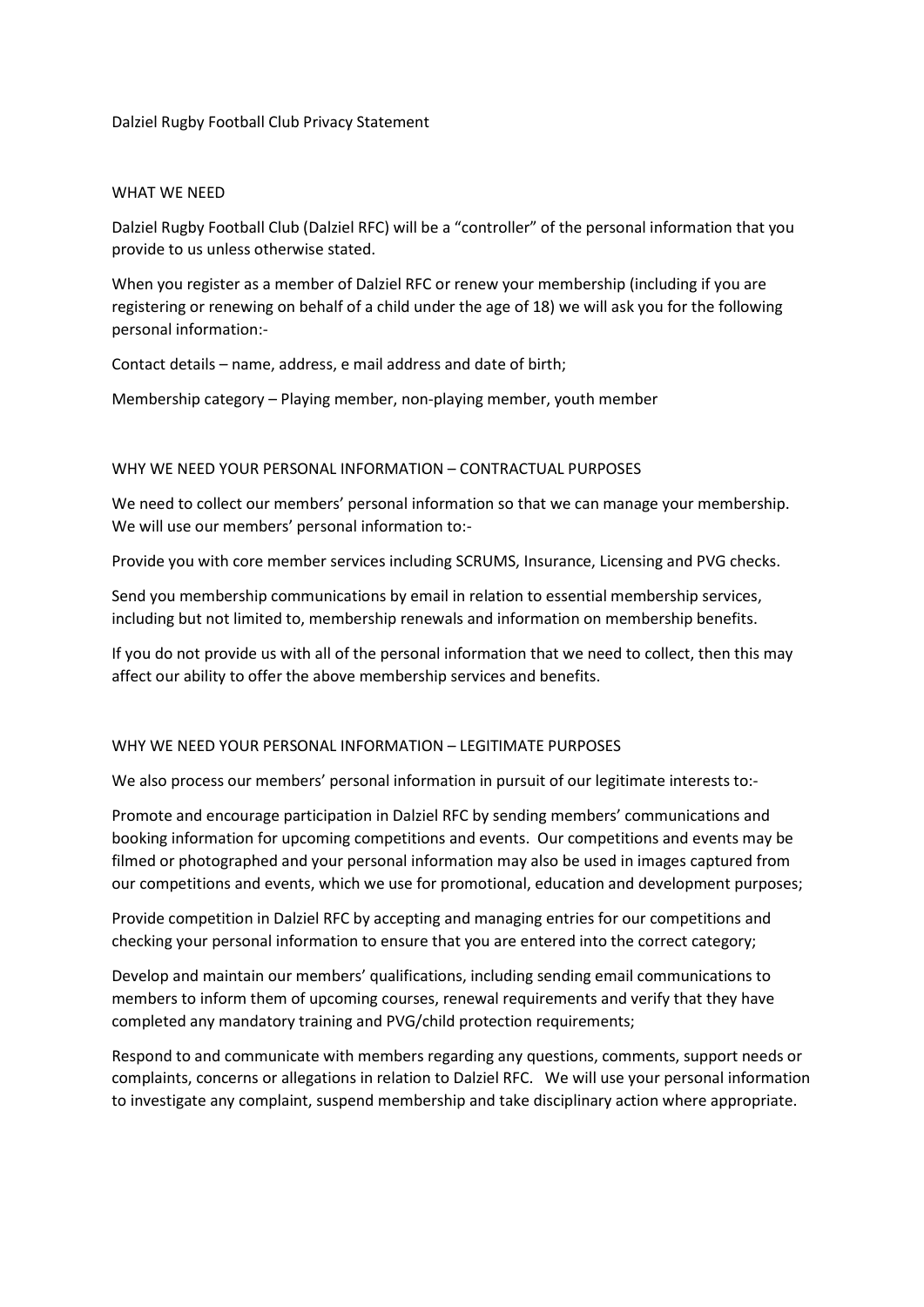Where we process your personal information in pursuit of our legitimate interests, you have the right to object to us using your personal information for the above purposes. If you wish to object to any of the above processing, please email us at secretary@dalzielrugby.com. If we agree and comply with your objection, this may affect our ability to undertake the tasks above for the benefit of you as a member.

# WHY WE NEED YOUR PERSONAL INFORMATION – LEGAL OBLIGATIONS

We are under a legal obligation to process certain personal information relating to our members for the purposes of complying with our obligations under the Protection of Vulnerable Groups (Scotland) Act 2007 to check that our coaches and volunteers are able to undertake regulated work with children and vulnerable adults.

# OTHER USES OF YOUR PERSONAL INFORMATION

We may ask you if we can process your personal information for additional purposes. Where we do so, we will provide you with an additional privacy notice with information on how we will use your information for these additional purposes.

# WHO WE SHARE YOUR PERSONAL INFORMATION WITH

We may be required to share personal information with statutory or regulatory authorities and organisations to comply with statutory obligations. Such organisations include the Health & Safety Executive, Disclosure Scotland, and Police Scotland for the purposes of safeguarding children. We may also share personal information with our professional and legal advisors for the purposes of taking advice. As an affiliated club of the SRU we are required to ensure that all of our members are members of the SRU as a condition of affiliation. We will share your name and membership category with the SRU who will become a controller of your personal information when they receive it. The SRU's privacy notice explains how they use your personal information and can be accessed here www.scottishrugby.org/privacypolicy. In the event that we do share personal information with external third parties, we will only share such personal information strictly required for the specific purposes and take reasonable steps to ensure that recipients shall only process the disclosed personal information in accordance with those purposes.

# HOW WE PROTECT YOUR PERSONAL INFORMATION

Your personal information is stored on a personal electronic filing system and our server is based in the UK and is accessed by our volunteers for the purposes set out above.

# HOW LONG DO WE KEEP YOUR PERSONAL INFORMATION

We will only keep your personal information for as long as necessary to provide you with membership services. Unless you ask us not to, we will review and possibly delete your personal information where you have not renewed your membership with us for two seasons.